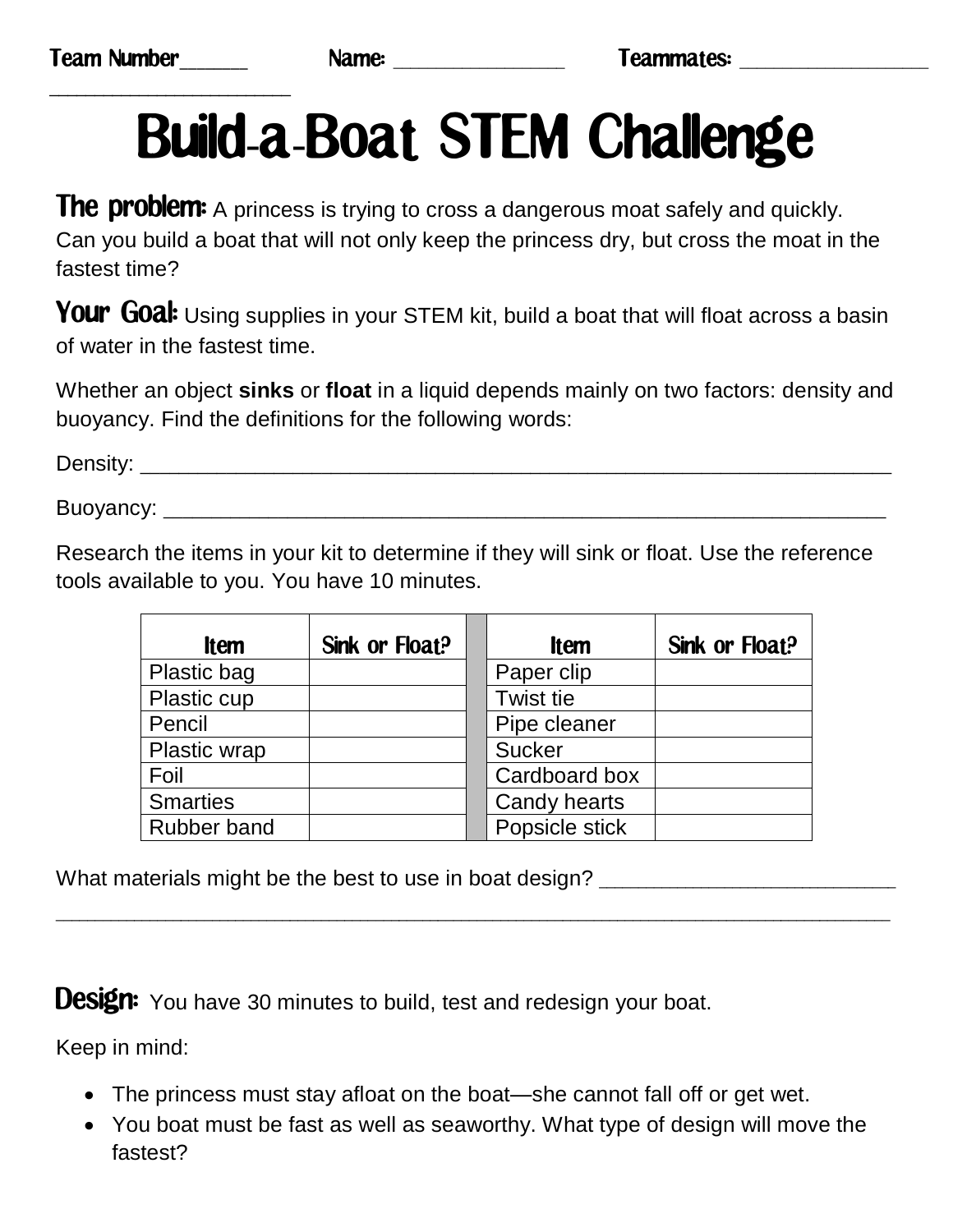## **Build a Boat Data**

| <b>Team</b>      | Did the boat stay<br>afloat? | Did the princess<br>stay dry? | Time to cross<br>in seconds? | <b>Notes</b> |
|------------------|------------------------------|-------------------------------|------------------------------|--------------|
| $\overline{1}$ . |                              |                               |                              |              |
| $\overline{2}$ . |                              |                               |                              |              |
| $\overline{3}$ . |                              |                               |                              |              |
| $\overline{4}$ . |                              |                               |                              |              |
| $\overline{5}$ . |                              |                               |                              |              |
| 6.               |                              |                               |                              |              |
| $\overline{7}$ . |                              |                               |                              |              |
| 8.               |                              |                               |                              |              |

## **Conclusions**

Using your data as evidence, what type of boat was the most successful and why?